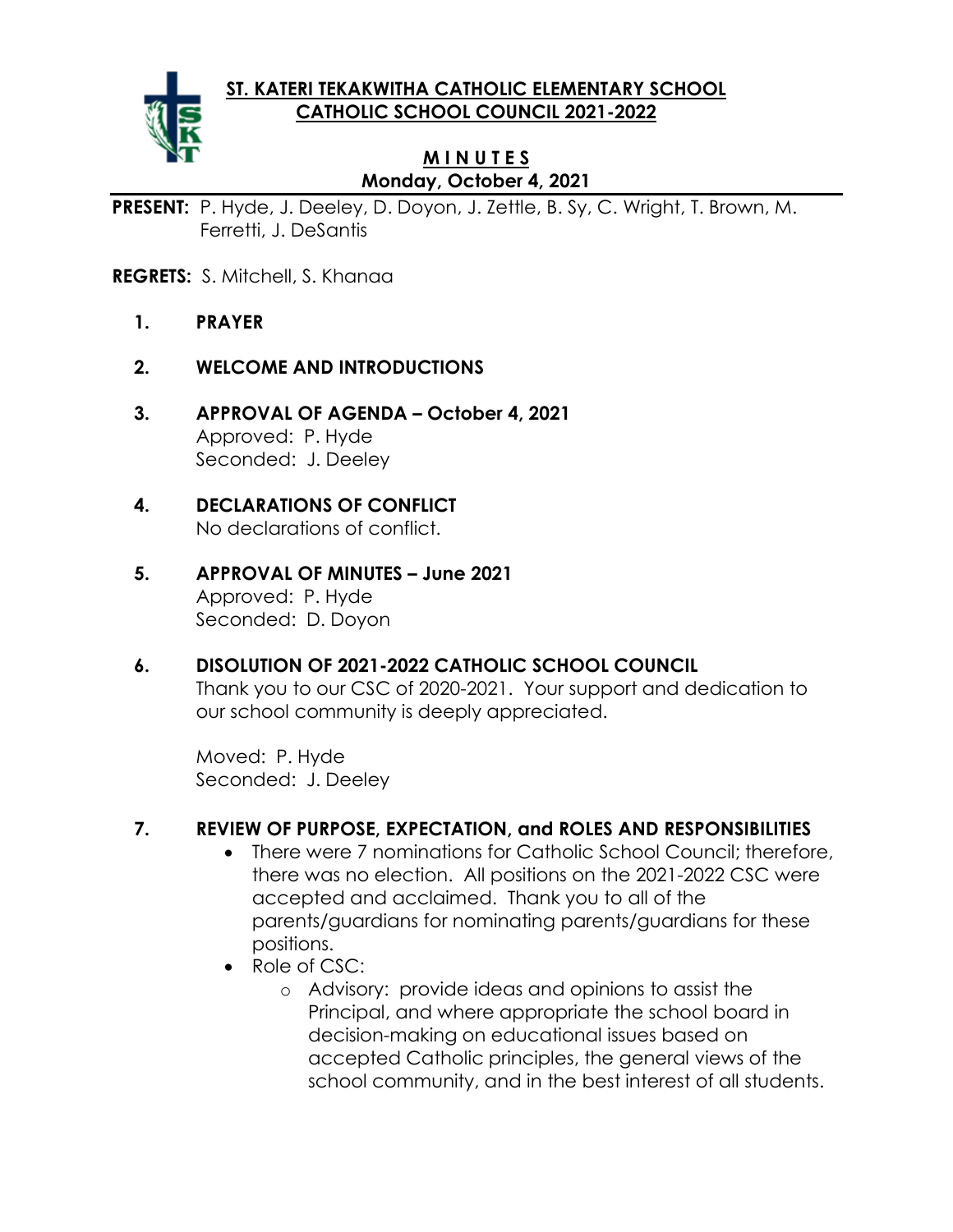- o Must act within the Education Act and its Regulations and Board Policy.
- o May make recommendations to the principal of the school or board on any matter as outlined in Regulation 612.
- Responsibilities of CSC:
	- o Support the values, beliefs and practices of the Catholic faith;
	- o Provide minutes of meetings and financial records;
	- o Consult with parents of students in the school about matters under consideration by CSC (i.e., fundraising initiatives, parent engagement, student achievement and engagement)
	- o Provide a written annual report on its activities to the Principal of the school and to the Board through the Superintendent of Education (annually).

# **8. ELECTION OF EXECUTIVE**

Mrs. Brown explained the importance of Catholic School Council and outlined the expectations for each of the executive roles. The council voted on the following three positions: Chair, Vice-Chair, and Secretary.

- a. Chair: Pauline Hyde
- b. Vice-Chair: Jennifer Deeley
- c. Secretary: Danielle Doyon
- d. Councillors: Josslyn Zettle, Sioux Mitchell, Bernie Sy, Colleen Wright, Sansa Khanaa
- e. Non-Teaching Representative: Josie DeSantis
- f. Teaching Representative: Mario Ferretti
- g. Principal: Tracey Brown

# **9. PRIORITIES FOR 2020-2021 CATHOLIC SCHOOL COUNCIL**

- a. Overview of Financial Standing from 2020-2021
	- Opening Balance \$5884.31
	- **Expenses: \$1920.40 (Tech Tubs)**
	- Current Available Funds: \$3963.82
- b. Identification of Charities for the 2021-2022
	- CSC voted to support the YWCA by donating 10% of funds raised.
	- Moved: J. Deeley; Seconded: D. Doyon
- c. Identification of Fundraisers for 2021-2022
	- Major Fundraiser: Big Box of Cards